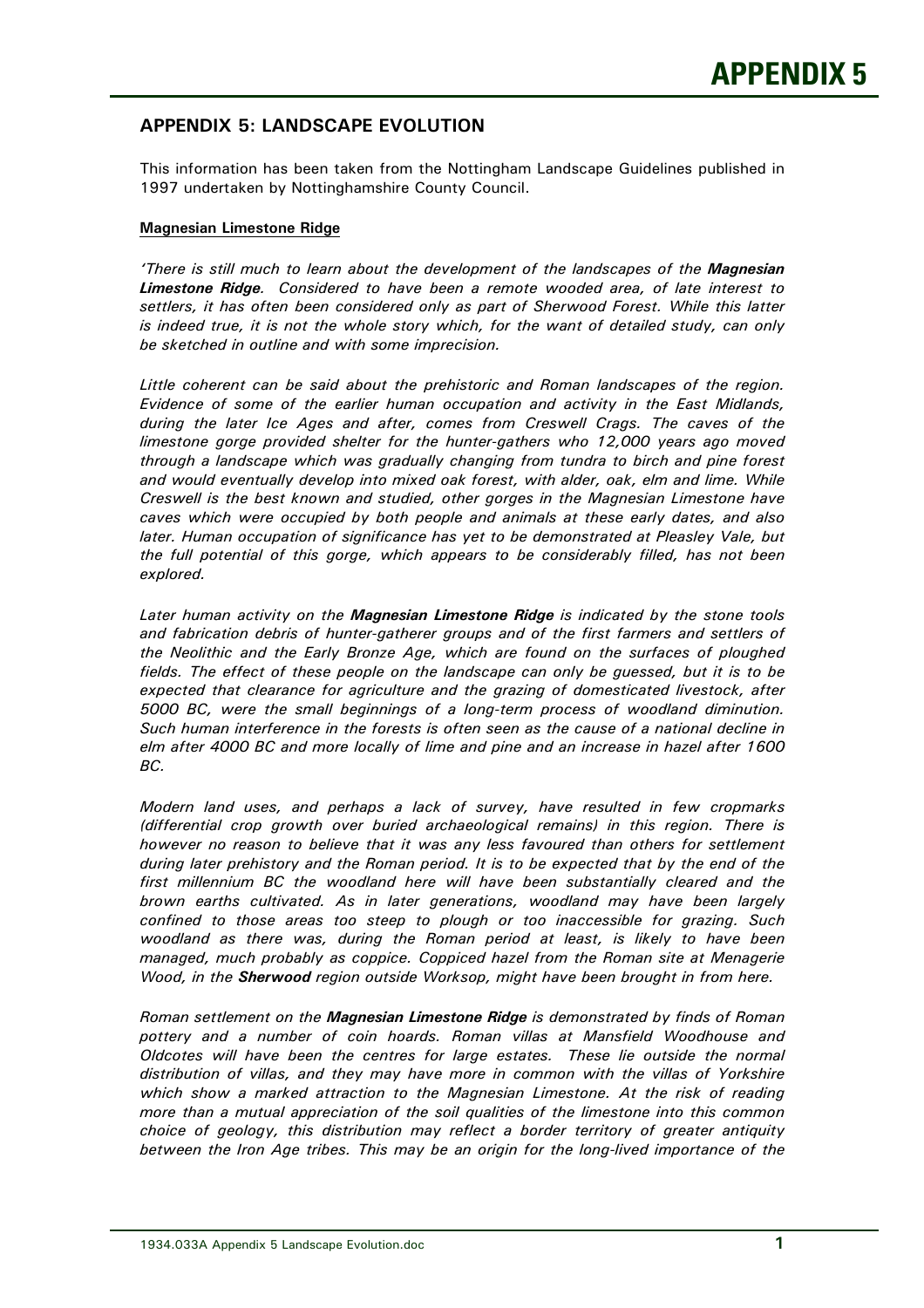*north-western boundary of Nottinghamshire as a division between regions and kingdoms in the Saxon period.* 

 *What happened at the end of the Roman period is not clear, but the result was a dramatic change in the landscape of the Magnesian Limestone Ridge. The region will have shared in the general decline in population during the 4th and 5th centuries and experienced social and economic change as Roman institutions and organisations withered. Settlement contracted towards the western margins against the clays of the Coal Measures or river valleys, where there was a greater variety of resources. Woodland regenerated in some areas, particularly in those which were more marginal. This goes some way to explaining the well-wooded aspect of the north-western county border, for the boundary runs along the Magnesian Limestone to include only its eastern fringes in Nottinghamshire and the landscape here needs to be read against developments in Derbyshire. In other areas, perhaps greater in proportion, woodland regeneration was probably limited and the change was to limestone heath maintained by the grazing of stock. That large open areas survived into the Saxon period is indicated by the place names of Mansfield and Ashfield where the suffix "field" implies a landscape largely cleared of wood. While it may be possible to argue that such a name could originate in the heathland which was similarly developing on the Sherwood Sandstones nearby, later land use on the Magnesian Limestone points to a common visual impact. Ashfield is clearly a regional name, as may have been Mansfield; its prefix "ash" indicates the presence of ash trees. Another district name was Lindrick, as in Carlton in Lindrick. Here the name means "the ridge on which lime trees grow", but where the ridge was or how extensive the lime woods were cannot be identified, for this district clearly covered a wide area most of which lay in what is now South Yorkshire. Lime woods are also indicated in the place name Linby, the second element of which may point to Scandinavian settlement in the late 9th or early 10th century. That there was room to accommodate newcomers is shown by other names with the element bi and the frequency of names with the suffix leah, now "ley", found on the Magnesian Limestone Ridge and adjoining Nottinghamshire Coalfield, which means "clearing". This also implies woodland, and perhaps rather more of it on the clays of the Nottinghamshire Coalfield, but does not necessarily imply the late settlement of West Nottinghamshire which earlier historians have deduced.* 

 *In 1086 the Magnesian Limestone Ridge was part of the most thinly populated part of Nottinghamshire. Most communities, particularly the larger ones in the south, were located along its western edge where they could both cultivate the Coal Measures clays and exploit the woodland, grazing and game of the Magnesian Limestone. In the north west of the County communities were on the whole small, situated by rivers or streams, and had small areas of arable while exploiting the woods and heaths on both the Magnesian Limestone and Sherwood Sandstone for grazing. Domesday Book records considerable tracts of woodland in the region, but much of this was wood pasture, which points to the mixture of heaths and woods already described, partly on the basis of the Domesday Book entries.* 

 *The general emptiness of the region encouraged the Norman kings to bring it under Forest Law. It is likely that the southern part of the Magnesian Limestone Ridge, the part entirely within Nottinghamshire, had been traditionally part of Sherwood. Assuming the "shire" of "Shire-wood" to equate with the County, this name can be little or no older than its first written appearance in the 10th century, when Nottinghamshire was first created. The meaning behind the name remains obscure. It may mean no more than the woodland on the border of the Shire; the woodland which distinguishes being within from being without the Shire. Alternatively, it may refer to much more ancient rights to its resources held by the King, nobility or communities elsewhere in the County. Under Henry II, Forest Law was extended across all of Nottinghamshire north of the Trent but this was cut back by Henry III in 1232 to embrace only the countryside of the*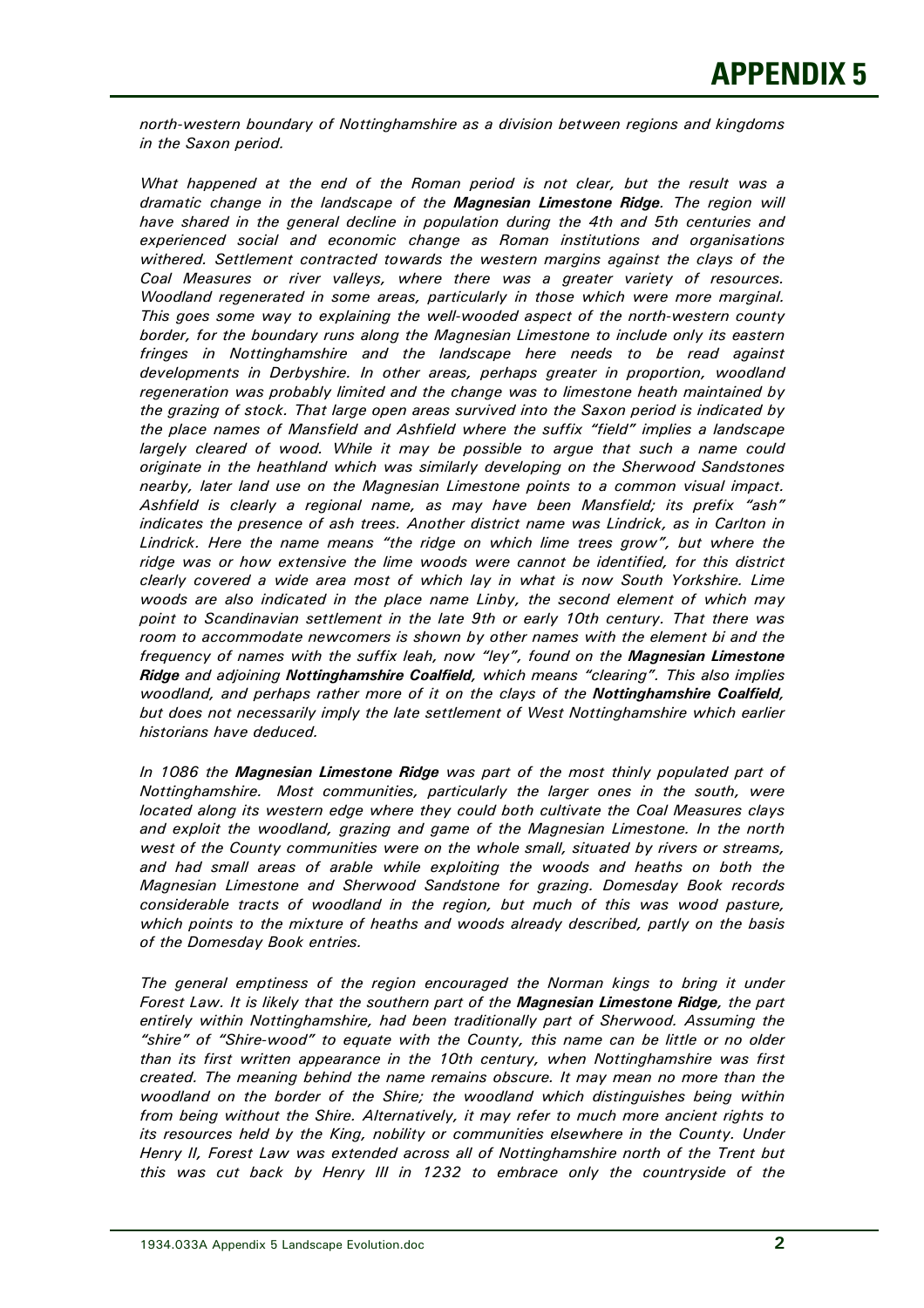*Magnesian Limestone Ridge and the Sherwood region south of the River Meden. Northwards, however, the extensive royal woods and game preserves which extended into the Magnesian Limestone remained subject to the Forest officials, and to all intents and purposes still under Forest Law.* 

 *Henry III's redefinition and reaffirmation of the traditional Forest was in part a response to the effect of rising population generating new settlement and expanding arable and grazing. As we have already seen, this process had begun much earlier on the Magnesian Limestone Ridge but in the 12th and 13th centuries became more marked, with existing villages growing and new communities appearing, often with the name elements of Woodhouse or, less frequently here,* Moorhouse*. The comparative emptiness of this region and the neighbouring Sherwood region in the 11th century, and the low value of their profits, made these suitable areas for the creation of hunting parks and donation for the establishment of monasteries. Of the twelve monasteries and nunneries founded in Nottinghamshire, eight were within or immediately adjacent to these two regions, with three being on the Magnesian Limestone and two more lying close by. By 1343 the last monastery in the County was founded at Beauvale. At this time there was so little land in the region that was not locked into the economies of other monastic estates or local manors and communities, that the endowment promised to this new foundation is unlikely to have been fully completed.* 

 *The woodland of the Magnesian Limestone Ridge was under continual pressure during the Middle Ages. Villages grew; Mansfield, the chief administrative centre in the south of the region since perhaps as early as the 7th century, became a market town, and Mansfield Woodhouse, Sutton, Kirkby and Hucknall Torkard became significant communities. In the north, however, village growth was more modest and much settlement expansion took the form of single farms or tiny hamlets carving their lands out of the woodland. Documents referring to the region regularly mention timber-cutting for building, usually carefully controlled by the King, and woodland clearance and encroachment by both individuals and communities. In 1349 the King himself cleared Linby Hay of timber to fence in his new park at Bestwood. By the later Middle Ages, woodland cover will have become very patchy except where conserved by the management of monastic estates and in the parks of a few lords who maintained detailed interest in the affairs of their estates. Even here, woods will have been sectors or compartments only within the parks which throughout the Middle Ages were increasingly turned over to tillage and the grazing of livestock. In general, it appears that more woods survived in the north of the region than in the south.* 

 *Communities on the Magnesian Limestone Ridge doubtless suffered as much as any other in the Black Death of 1349 and subsequent visitations of plague. The effect of these in the 14th century reduced the national population by over one third. In Nottinghamshire, it appears that outbreaks of disease were not consistent from one place to another; while one community might be struck badly, another might escape almost completely. Clear indication of both its presence and power in the region comes from the monasteries, the heads of which all succumbed in the year 1349-1350. There is however no evidence that any community in this region disappeared as a direct consequence of the plague. The 14th century epidemics did however usher in a period of protracted change in society and economy. With reduced population and social change, there was a swing away from arable production towards livestock husbandry. In the south of the Magnesian Limestone Ridge, where communities' arable was largely on the Coal Measures clays, this probably had comparatively little effect in landscape terms, as grazing was already the principal land use on the Magnesian Limestone. Wool, the fulling of it, the dyeing of it and the weaving of it, was an important industry in mediaeval Mansfield. In the north of the region and for those communities which were largely on the limestone, some reorganisation was probably necessary as over the 15th and 16th centuries a farming regime of convertible husbandry was established. How novel this*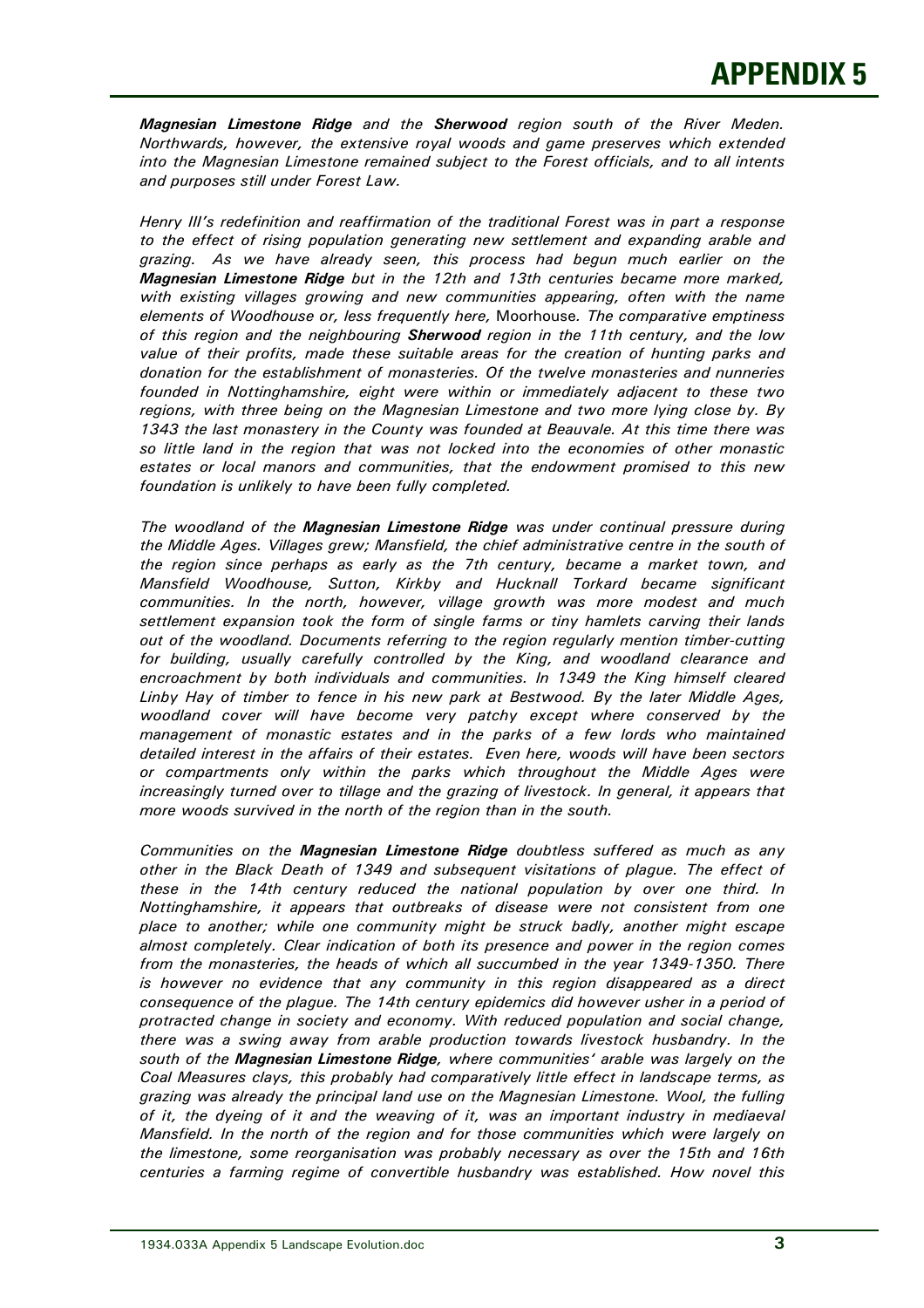*was may be doubted, for it is likely that all the communities using the limestone heaths and woods followed the same practice as those involved on the Sherwood Sandstones, of making temporary enclosures and cultivating them for a fixed period of years after which they were allowed to revert to their former state. In these areas also, the need to enclose in order to achieve flexibility in land use may not have been pressing, as the fields of the smaller settlements and individual farms may have already been made up of closes originating in piecemeal assarts from woodland.* 

 *The 16th and 17th centuries saw a reinforcement of one form of landscape in the Magnesian Limestone Ridge, that of parks associated with the country houses of the nobility and gentry. The transfer of monastic sites and estates into lay hands was in part the foundation of this, as was the fashion for displaying status through building and ornamentation. Monastic woods and hedges at places like Newstead and Wallingwells did not disappear, therefore, but were maintained by the new owners and reinforced by new planting. New parks were added to ancient manor houses, as probably at Strelley during the 16th century and as at Annesley in the later 17th century, leaving the older mediaeval parks to the farmland they had already largely become. And new houses, such as Hardwick, just over the county boundary but with a park which crossed into Nottinghamshire, and Shireoaks, were equipped with parks and ornamental gardens. This parkland contributed and still contributes to the maintenance of a wooded aspect in the Magnesian Limestone Ridge, which was reinforced by the larger ornamental gardens and plantations of the wealthy around their houses in the 18th and 19th centuries.* 

 *With much of its area given over to common grazing, enclosure only became general in the Magnesian Limestone Ridge during the late 18th and early 19th centuries. In that age of agricultural improvement and development, the common wastes were considered to be anachronistic and inefficient. The market for animal products was expanding. Industry was developing in West Nottinghamshire bringing in new population, and the canal and river network gave access to further afield. Laid out by surveyors, this enclosure landscape is still visible on the map and on the ground in the large regular and rectangular fields which contrast with the more piecemeal fields around their periphery.* 

 *Animal husbandry dominated the agricultural economy of the region during the 19th century and the first half of the 20th century, but the suitability of much of its soils for cultivation is reflected by a rise in arable from the late 19th century. Largescale conversion to arable during the Second World War was maintained thereafter by government and EEC farming policies. Increased mechanisation resulted as elsewhere, in the loss of hedgerow and other boundaries, but while sometimes locally dramatic this is less marked than in some other landscape regions in the County.* 

 *It was industry which created the modern landscape of the Magnesian Limestone Ridge, particularly in the south. There had been industrial activity, small-scale and local, throughout the Middle Ages and after. Stone quarrying was perhaps the most significant of these, supplying prestige buildings such as churches and manor houses. Mansfield Stone in particular had a repute which extended well beyond the region. Equally, the local importance of charcoal and lime burning and of corn milling, powered by both wind and water, should not be ignored. As already mentioned, wool processing and cloth making were important and these were the foundation for the first phase of industrial*  expansion in the later 18th century and early 19th century, which centred on textile  *production. Through both the development of domestic framework knitting and the construction of textile mills, people were drawn into the region, beginning a rise in population. Many of the new mills and the houses of their workers in towns, villages and the countryside were built in local stone. This perpetuated the natural tradition of the region, which had begun with the houses of the nobility and gentry in the 16th and 17th centuries and had continued with the town houses of Mansfield and other larger communities. In a region where stone was more readily available than brick, it was*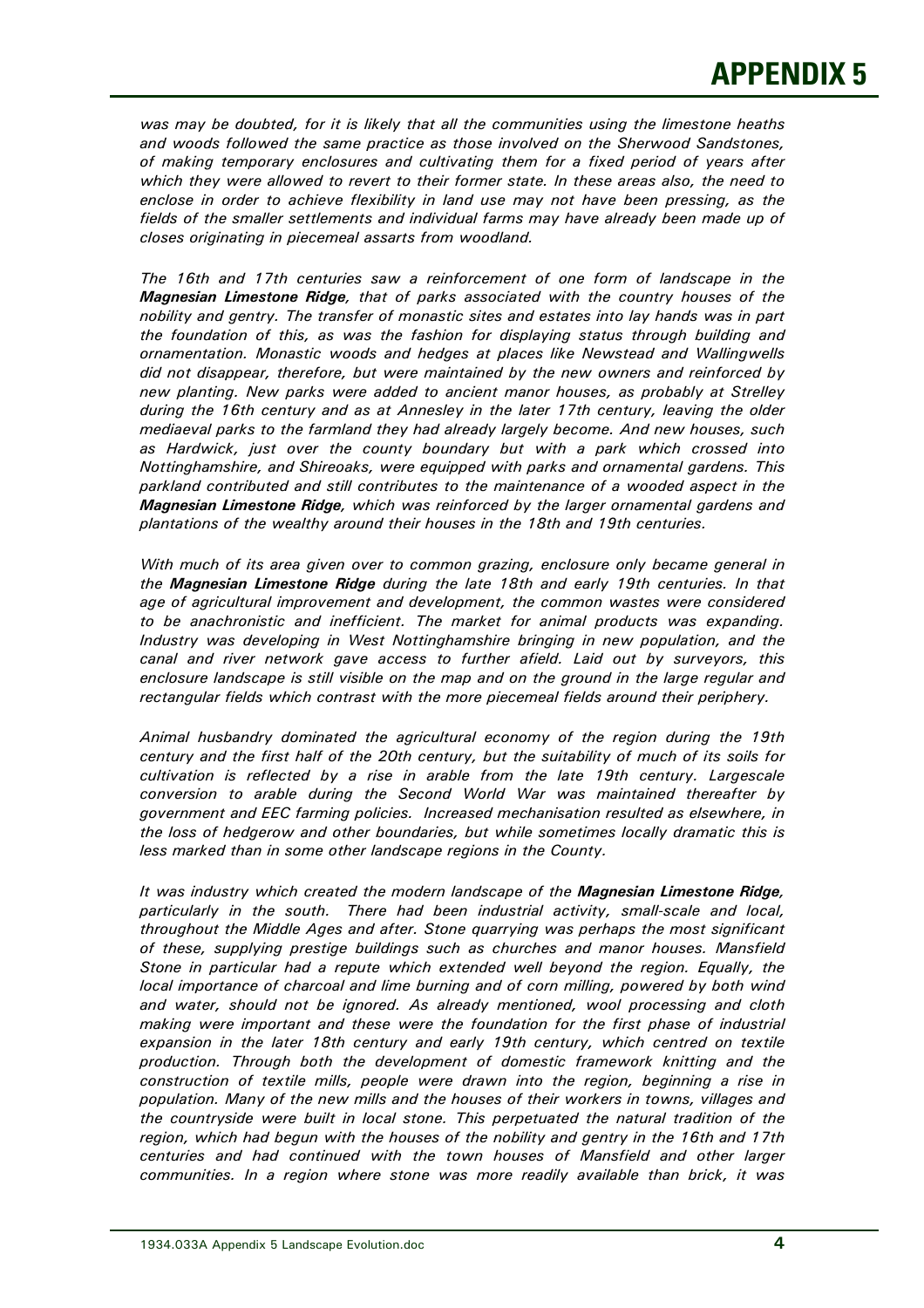*natural that, as humbler dwellings were improved, stone should be used. By the end of the 18th century, even the most humble dwelling was likely to be built in stone or, depending on locality, stone and brick. In consequence, the farms and houses of the region still bestow upon it a distinctive building character.* 

 *Some of the development for textile production was locally very significant, with large mill buildings and water engineering to power them, as may still be seen at Pleasley Mills, Nether Langwith, Mansfield and in the Leen Valley. The major and more general transformation came with the development of deep mining in the second half of the 19th century. Pit heads, waste heaps, and housing now become major landscape features and the rural, agricultural character of many villages was submerged. Even more significantly, the infrastructure to serve the pits and their communities cut across and disrupted the earlier patterns of the landscape. The first example of this was the Mansfield - Pinxton tramway, linking Mansfield to the Cromford Canal, opened in 1819. This was followed later by tramways and railways which paid no particular respect to existing boundaries. After the Second World War, although railways continued to be important for bulk transport of coal in particular, they were overtaken for other purposes by road transport. Road construction and improvements and continued expansion of housing have therefore been major elements in more recent landscape development.* 

 *For all the modern development, the Magnesian Limestone Ridge remains an area in*  which a long history can be seen in its landscape. Together with the Nottinghamshire  *Coalfield, the depth and interest of this landscape is too little appreciated. It is certainly under researched in almost every dimension, including its industrial heritage. Improving both the understanding and appreciation of the history of change and continuity, and of the forces behind these, is essential to maintaining and enhancing its landscape character.* 

Landscape types could occur at any location within the country where there are similar  *physical resources and historical patterns of land use. In reality the landscape types possess a distinctively local character, because they share the broad characteristics of the regional character area, or represent a particular aspect of that character.'* 

## **Sherwood**

 *'The present landscape of the Sherwood region is dominated by the artefacts of aristocratic estates and agricultural reform, largely laid down in the 18th and early 19th centuries, and by those of late 19th and 20th century industry, particularly coal mining. This has been an area in which changes in land use, however long they took to effect, have been radical and clear cut, in contrast to the piecemeal evolution evident in other regions in Nottinghamshire. Underlying the long history of the Sherwood region, and a key determinant in the pattern of stability and change within it, is the essential character of its geology and resulting soils. The porosity of the Sherwood Sandstones and consequent fragility of the soils in general have placed limits upon the sustainability of farming here. Advances in agricultural methods from the 18th century until today may appear to have pushed out those limits but the qualities of the land continue to present agricultural challenges which can be overcome only at a cost, financial and environmental. It remains to be seen if this cost can be both supported and mitigated or if within the vastly complex modern economic structures there will be a reversion to land uses which respect the basic qualities of this region.* 

 *Traditionally, the Sherwood region has been regarded as an area where settlement and land use were restricted by poor soils, woodland and forest law. While these restraints must be acknowledged, this is anything but the full story which is far more interesting and complex.*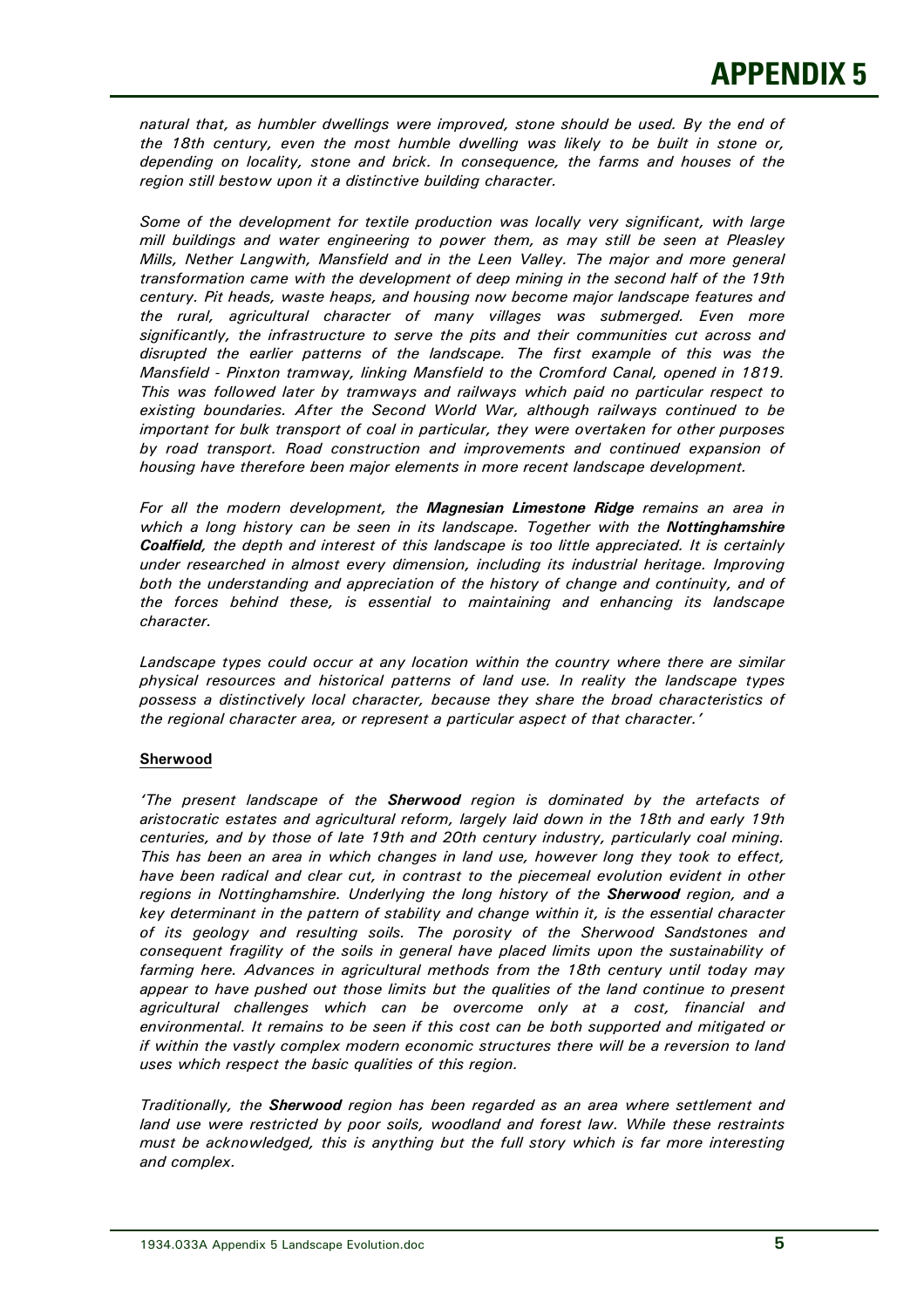*As in the rest of Nottinghamshire, a forest landscape will have developed here after the end of the Ice Ages. There is as yet scant direct evidence for the composition of this primeval forest but it may be surmised, on the basis of later millennia, to have been mixed birch and oak with a greater variety of species in the river valleys and on the less arid soils of its margins. The presence of early prehistoric hunter-gatherer groups is demonstrated by the occasional finding of stone tools on the surface of ploughed fields. With the exception of a possible burial mound at Haywood Oaks there is no evidence of the funerary and other ritual monuments which characterise the Neolithic and Bronze Age landscapes elsewhere. Again, occasional finds of objects, such as Beaker pottery at Thoresby, or of stone tools and stone axeheads, these latter being interestingly high in frequency in this region, testify to a continuing but sparse human presence, perhaps focused on the river valleys. Even this, however, could have had some locally substantial effect upon the woodland cover, through slash and burn agriculture and more particularly the grazing of domestic animals, to produce thinnings and clearings and the establishment of pieces of heath.* 

While clearance of woodland and the development of agriculture and settlement  *proceeded apace elsewhere, particularly in the Trent Valley and the regions adjacent to it, the Sherwood region appears to have been relatively unoccupied during most of the late prehistoric period. Indeed, it is possible that it constituted a border zone between the political, social and economic organisation of tribes. This does not mean that it was untouched, however. As woodland diminished elsewhere, its timber resource may have become more attractive, and its use as a source for animal fodder and for grazing, perhaps involving transhumance as place names hint in the post-Roman period, is likely to have increased with resulting local, and perhaps not so local, changes in woodland composition and extending clearance. As earlier, settlement in the river valleys should not be discounted.* 

 *This picture changes dramatically with the Roman period. In the mid 1970s, aerial reconnaissance and photography over the north of the region suddenly revealed an integrated landscape of field boundaries, trackways and settlements, long since levelled. Subsequent research has shown that this landscape is substantially Roman in date, although Late Iron Age origins are possible. North of a line between Warsop and Bevercotes, this landscape is largely coherent and evidently planned, with more than one phase evident in some localities. Covering an area in excess of 100 sq miles, it extends into South Yorkshire. The social structure and economy represented by these remains is still under debate. Evidence from field walking and a limited number of excavations at Dunstan's Clump, Menagerie Wood near Worksop, and Chainbridge Road in Lound, indicates that most of the settlements were of low status, in contrast to those on its eastern margins in the Idle Valley or the villas known on the Magnesian Limestone to the west. Only one site producing objects of types normally associated with Roman villas has been identified so far in this area. As to the function of the fields, understanding is hampered by the acidity of the sandy soils which normally destroys bone so that evidence about livestock is largely lacking. Given the experience of both mediaeval and modern farmers in this region, long term arable cultivation may not have been sustainable despite the possibility of an almost virgin soil and a slightly warmer climate. An equally striking analogy, however, is the similarity in size between the fields of this Roman landscape and those of 16th and 17th century enclosure in the south of Nottinghamshire. Perhaps this, together with the mediaeval and more modern history in this region of grazing, particularly of sheep, may suggest a mixed agricultural regime of rotating crops, grasses and animal husbandry.* 

 *Whatever the social and economic interpretation of this landscape may be, the evidence of the aerial photographs shows that the woodland of this area was substantially cleared*  by early in the Roman period. This clearance was not necessarily entire, however. The  *presence of coppiced hazel at Menagerie Wood, if not imported from another region such*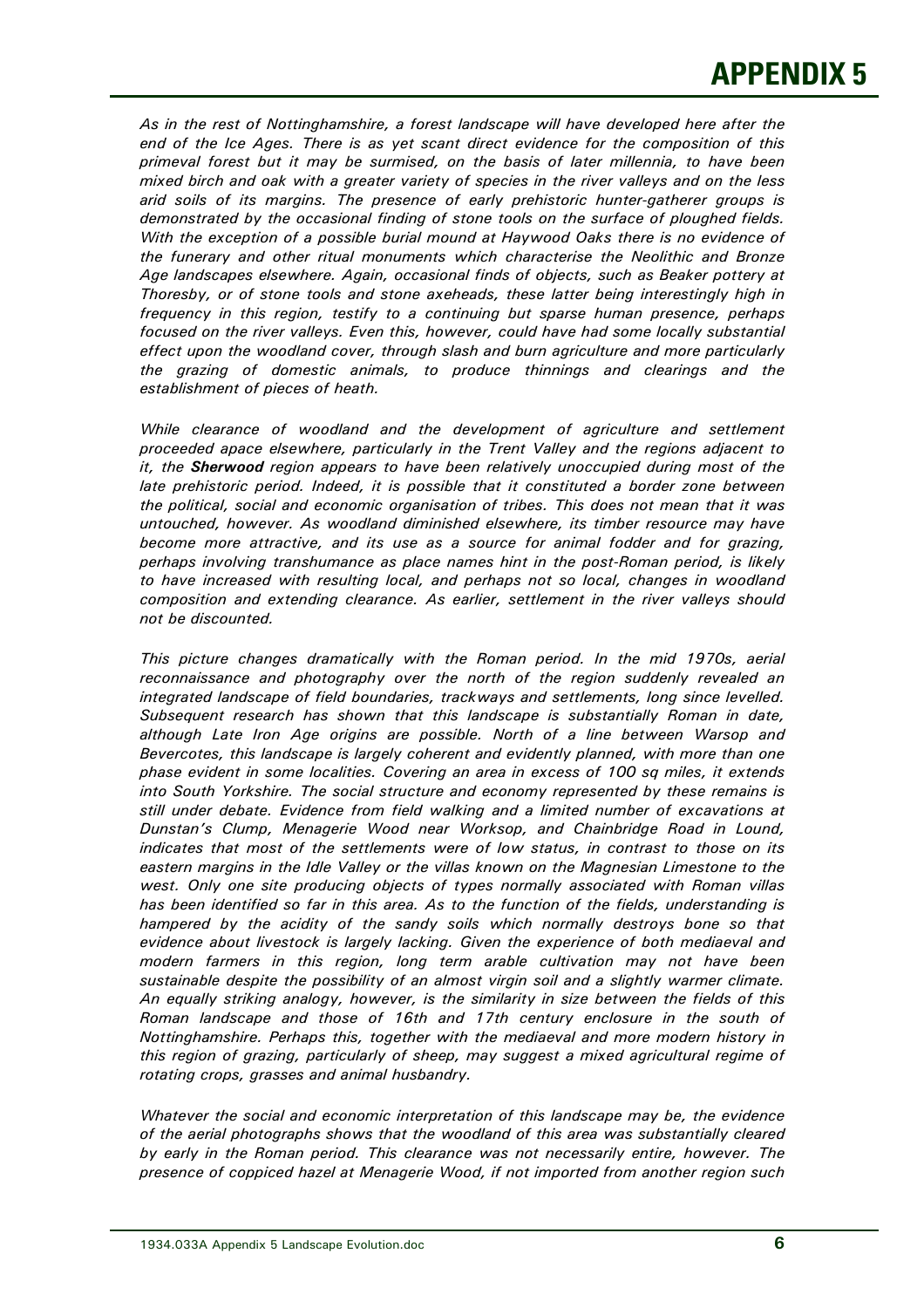*as the Magnesian Limestone Ridge immediately to the west, may hint at surviving pockets of wood which, on this evidence, are likely to have been carefully managed resources.* 

 *Woodland survival may have been somewhat greater in the more southerly areas of the Sherwood region. As one progresses south, the cropmarks of this Roman landscape become more disjointed until, as Nottingham is approached, they consist of occasional settlements and patches of fields. How far this is a valid observation, or if it is the product of variables in survey and modern land use or of post-Roman soil erosion, awaits further research. Pending this, it is still possible that this difference in cropmark density could reflect a difference in the intensity of Roman settlement and land use between the north and south of the region, with more woodland and presumably more heath produced by rough grazing surviving in the south.* 

 *The end of the Roman period was marked by another great turning of the landscape, in which the region became again relatively unpopulated and the Roman field systems largely abandoned. The date of this change and the reasons and processes involved are as yet unclear. General population decline and changes in social organisation and economy beginning in the later Roman period and continuing and developing in the 5th and 6th centuries are perhaps explanation enough. Soil exhaustion and erosion, contributing to the late Roman deposition of alluvium in the Trent Valley, may also have played a part. In all events the early Roman level of settlement and land use clearly became unsustainable. Settlement moved out of the region, probably relocating on the more fertile soils on its margins and beyond, and otherwise contracted to favourable sites in the river valleys. In consequence, woodland regenerated by expanding out from existing pockets and by establishing itself anew. The region was not given up, however. Apart from such farms as may have continued or developed in river valley locations, the communities around its margins used it as a grazing resource in balance with their arable on the clays and other soils of adjacent regions. This use explains the siting of many communities around the margins of the region where settlement is poised between the differing agricultural resources of contrasting geologies.* 

 *Thus it was that, in the centuries around and after the end of the Roman period, the landscape developed which is now thought of as characteristically Sherwood Forest. Low in population, with space enough to attract Scandinavian settlement in the late 9th and early 10th centuries, identifiable by place names ending in by, this was a countryside of large and smaller areas of dense and not so dense oak and birch wood and of large and small tracts of sandland heath with gorse, ferns and grass. The woods served as game reserves, sources of timber and smallwood, and as fodder and grazing, and were in smaller or greater part managed to these ends. Much of the heath originated in areas of Roman woodland clearance, particularly around the margins of the south of the region where place names incorporating the element feld, e.g. Mansfield, Ashfield, Farnsfield, may indicate open country at an early date, that was kept open by grazing and temporary small areas of cultivation.* 

 *It was to this landscape, and more particularly to the area south of the Meden, that the term Sherwood was applied. Assuming the "shire" of "Shire-wood" to equate with the County, this name can be little or no older than its first written appearance in the 10th century, when Nottinghamshire was first created. The meaning of this name remains uncertain. It may mean no more than the woodland on the border of the Shire, the woodland which distinguishes being within from being without the Shire. Alternatively, it may refer to much more ancient rights, to woodland resources held by the king, nobility, or communities within the County.* 

 *In 1086, the Sherwood region was the most sparsely settled area of Nottinghamshire,*  low in arable, with much woodland almost wholly recorded as wood pasture, exploited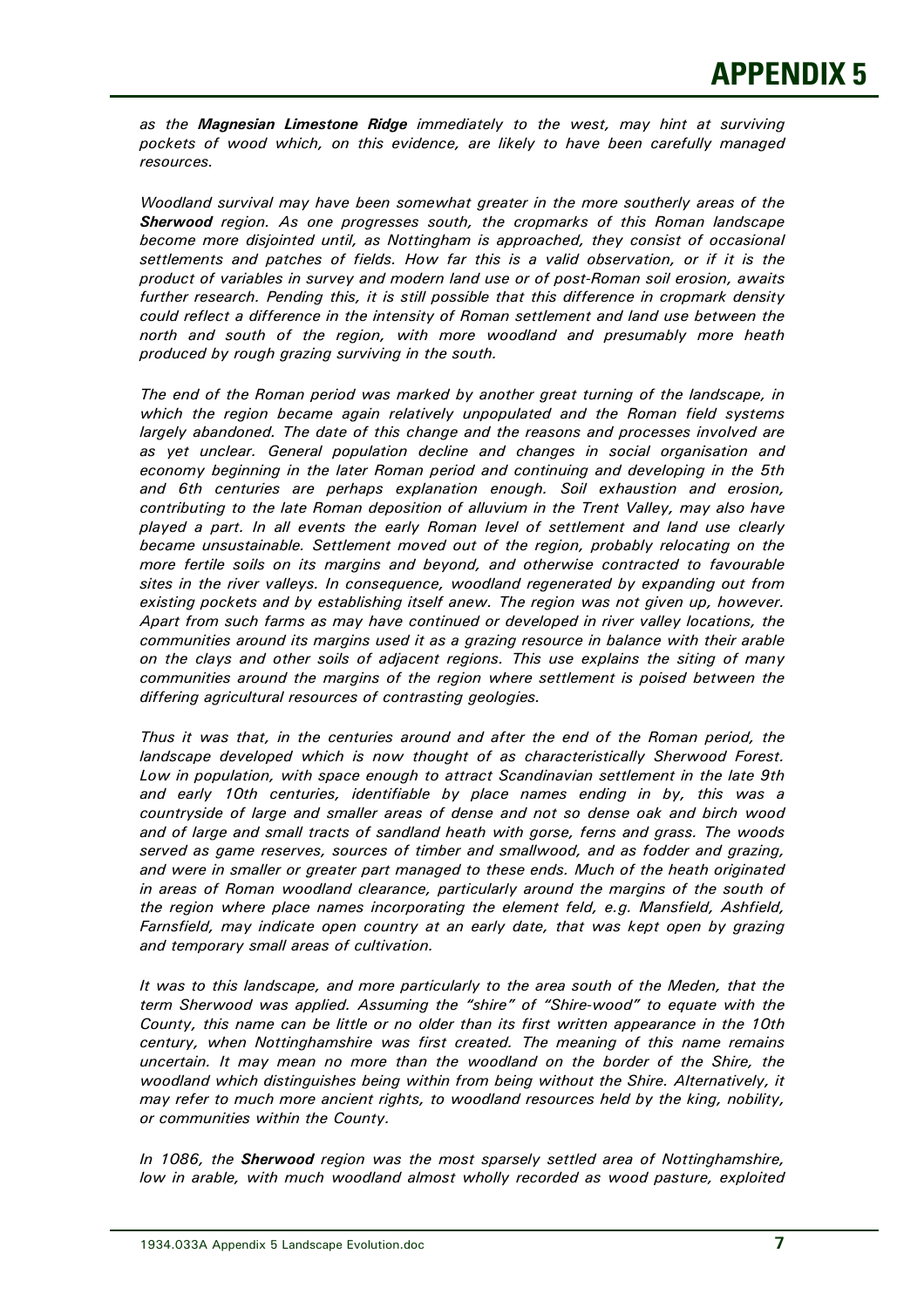*by larger settlements around its rim and fewer smaller ones within it. Such was its emptiness that Norman kings soon brought it under Forest Law, probably consolidating existing royal rights, to maintain its stocks of deer and other game. Under Henry II, Forest Law was extended across all of Nottinghamshire north of the Trent, but this was cut back by Henry III to embrace only the countryside of woods and heaths on the Magnesian Limestone and the Sherwood Sandstones south of the Meden. However, extensive royal woods and game preserves north of the Meden and elsewhere remained subject to the Forest officials, effectively maintaining Forest Law over most of the region throughout the Middle Ages and later.* 

 *Henry III's redefinition and reaffirmation of the traditional Forest was in part a response to the effects of rising population in generating new settlement and expanding arable agriculture. Initially, the emptiness of the Magnesian Limestone and Sherwood Sandstones and the low value of the profits there made these suitable areas for the creation of hunting parks, most famously by the king at Nottingham and Clipstone, and to be donated for the establishment of monasteries. Of the twelve monasteries and nunneries founded in Nottinghamshire, eight were within or immediately adjacent to this area, where sufficient unencumbered land was available to endow them without significant damage to the financial interest of their benefactors. Considerable blocks of land in the Sherwood region thus passed into monastic control. The 12th and 13th centuries also saw the expansion of existing settlements and the creation of new ones, often marked by the epithet of Woodhouse, or less frequently in this region, Moorhouse. By 1300, while the region remained thinly settled and more apparently untamed than the rest of the County, there was little land which was not locked into the economies of royal or monastic estates or of local manors and communities.* 

 *Indeed, however it may appear to modern communities, this was a highly managed environment in which the central dynamic was the sustainability of one economic regime, the maintenance of the traditional woodland and heathland resource, against the pressures of another, demanding land to till and grazing for animals. This tension is typified in the emparking of the largest of the royal parks in the County, at Bestwood, in 1350. Here from the first, as had developed in other royal and aristocratic parks, the enclosure encompassed a number of functions and land managements. There was woodland for timber and game, heath and grassland for grazing stock and deer, and rabbit warrens and arable fields for foodstuffs and fodder. Resources and activities*  which might be scattered through widely separated estates elsewhere were brought  *together in one locality created out of a single area of royal woodland and heath and held in balance by management. Even with positive management, much less without it, the woodland could not be maintained against the economic pressures towards clearance by felling, tillage and grazing.* 

 *Despite recovering from an apparent failure to replace trees felled in the 12th century, which led to a dearth of timber dating to the 14th century in buildings, and despite strict control of felling in the Royal woods of Birklands and Bilhaugh, royal interest in the maintenance of woods and heaths of the region was spasmodic. It was at best undermined by the private interests of the local nobility, who supplied the principal officials of the Forest, or by the ancient rights of communities to common pasture, and at worst negated by royal indifference or distraction by other concerns. Royal woods and lands were leased out or granted away, and the application of Forest Law became more a process of raising rents on lands long cleared by individuals and communities than a means of habitat conservation. Throughout the later 12th, 13th and 14th centuries, documentary references paint a picture of continual piecemeal enclosure, assarting and illegal encroachment by the great and the small, individuals and whole communities. Tree*  by tree almost, the woodland was gradually eroded. By the 16th century virtually only  *the core woods of the surviving royal estates and parks, Birklands, Bilhaugh, Roumwood, Mansfield, Clipstone, Bestwood, and a few others on monastic estates and elsewhere,*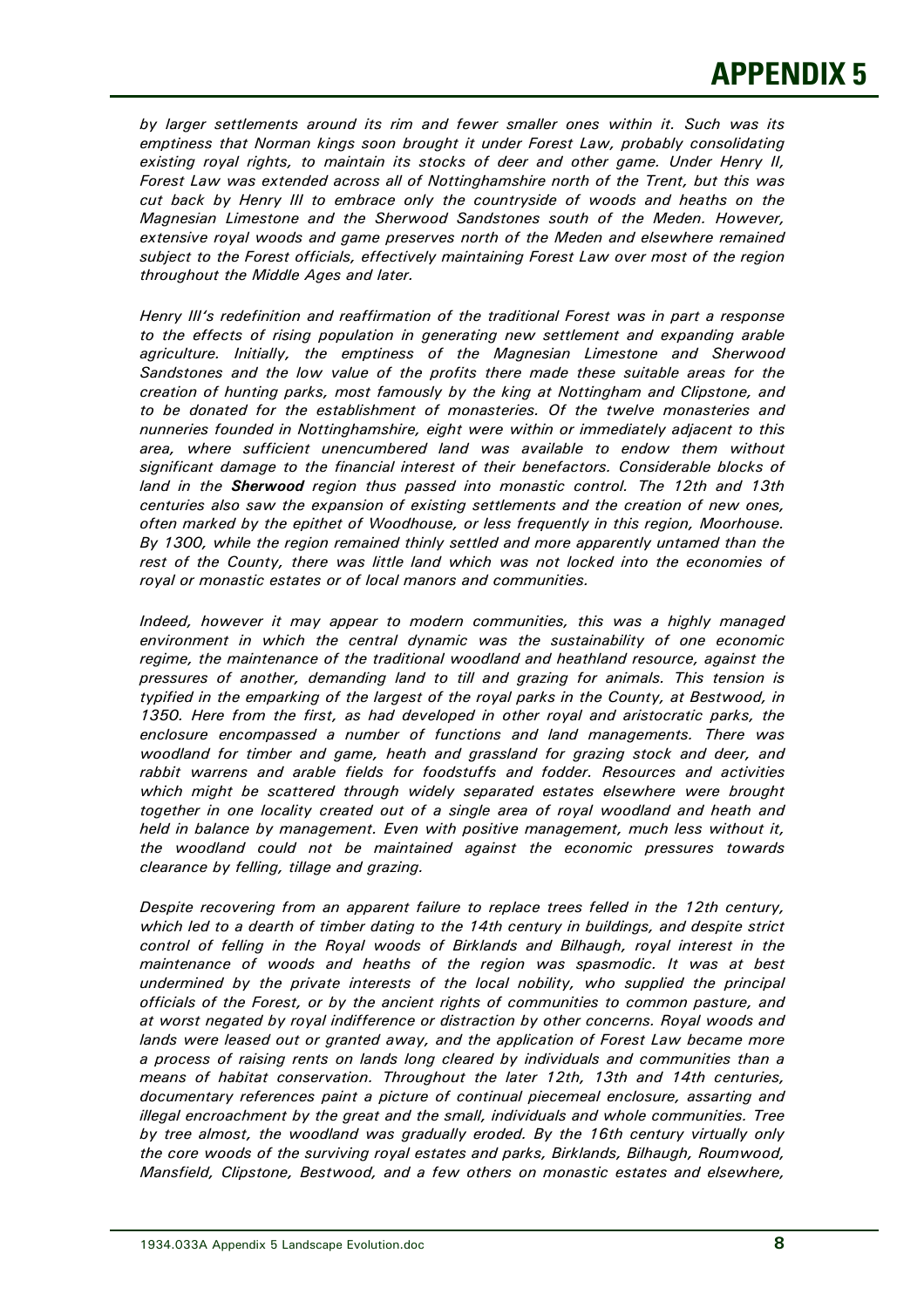*remained. By the later 17th century, when royal rights in the Forest had been largely appropriated by the great landowners and after the best trees on the royal estates had been sold off by the Commonwealth, it was difficult to find useful timber in the surviving woods.* 

 *With so few settlements and so little permanent arable lying within the region, there is little trace of the social and economic changes of the period 1350 to 1600. The area did not remain untouched, however. It may be that the reduced demand for tillage from the reduced population in the 15th and early 16th centuries slowed the degradation of the woods by increasing grazing land outside the area and by decreasing any pressure to change the traditional land uses within it. Equally, the growing importance of animal husbandry in this period could well have been met by the traditional common pasturage owned by communities within and adjacent to the region. Further, animal husbandry, particularly sheep raising, was already well established as a major enterprise on some monastic estates, Rufford Abbey's sheepwalk at Morton Grange in Babworth being the classic example.* 

 *Common pasture meant there was no need to enclose for animal husbandry, but the region shared in the trend towards farm engrossment and piecemeal enclosures nevertheless. Traditional agricultural practice had long involved supplementing the sometimes small areas of permanent arable, the infield, with temporary enclosures in the Forest. Within these, cultivation was allowed for a limited number of years after which the enclosure was thrown down, the fields levelled and the exhausted soil allowed to*  revert to scrub, heath and grass. This "Breck" system was to continue unchanged until  *formal enclosures arrived in the 18th and 19th centuries. For now, portions or all of the permanent arable were enclosed, primarily to allow for improved crop rotation and closer stock management. This produced the pattern of relatively small, hedged fields found close into villages bordering the region, particularly on the east, where enclosure was limited. Within the region, however, all or most of the comparatively small open arable fields might be enclosed. All the infield of Carburton, for example, had been enclosed by 1619 and was largely under grass. The region was not isolated from, nor unaffected by, the economic trends and changing agricultural practices of the day, therefore. Rather, both traditional land uses and an ability to adapt predisposed it to meet the changing economic order, when social organisation, agricultural knowledge and techniques developed so as to overcome the inherent difficulties presented by the land.* 

 *The foundation for economic growth and changes in the landscape was the dissolution of the monasteries. Grants or sales of the monastic sites and estates to leading members of the aristocracy and gentry gave power and influence in the region to a handful of families. For some 200 years these concentrated on converting or replacing monastic buildings, building and rebuilding, to produce great country houses and developing extensive parklands around them for ornament, sport and animal husbandry. The creation of a virtual chain of these properties through the region, from Wollaton, Annesley, Newstead, Rufford, Clumber, and Thoresby to Worksop, gave much of it a new name, "The Dukeries". After the Reformation the aristocratic landowners here began investing in new building and reordering and restocking their parks, and the 18th century in particular saw much new development. Many of the aristocratic landowners of this period became progressive agriculturists. They saw profit in timber and undertook large-scale plantation schemes both within their parks, where new species were also introduced and the woods served also as ornamentation, and on their estates at large. The legacy of this is still with us in the well-wooded aspect of significant parts of the region, for which these 18th century plantations were the foundation. They also invested in the development of agriculture on the sandlands, building upon the mixed farming regimes and diversification of crops, particularly root crops which had been introduced into the area by the beginning of the 17th century, and experimenting with*